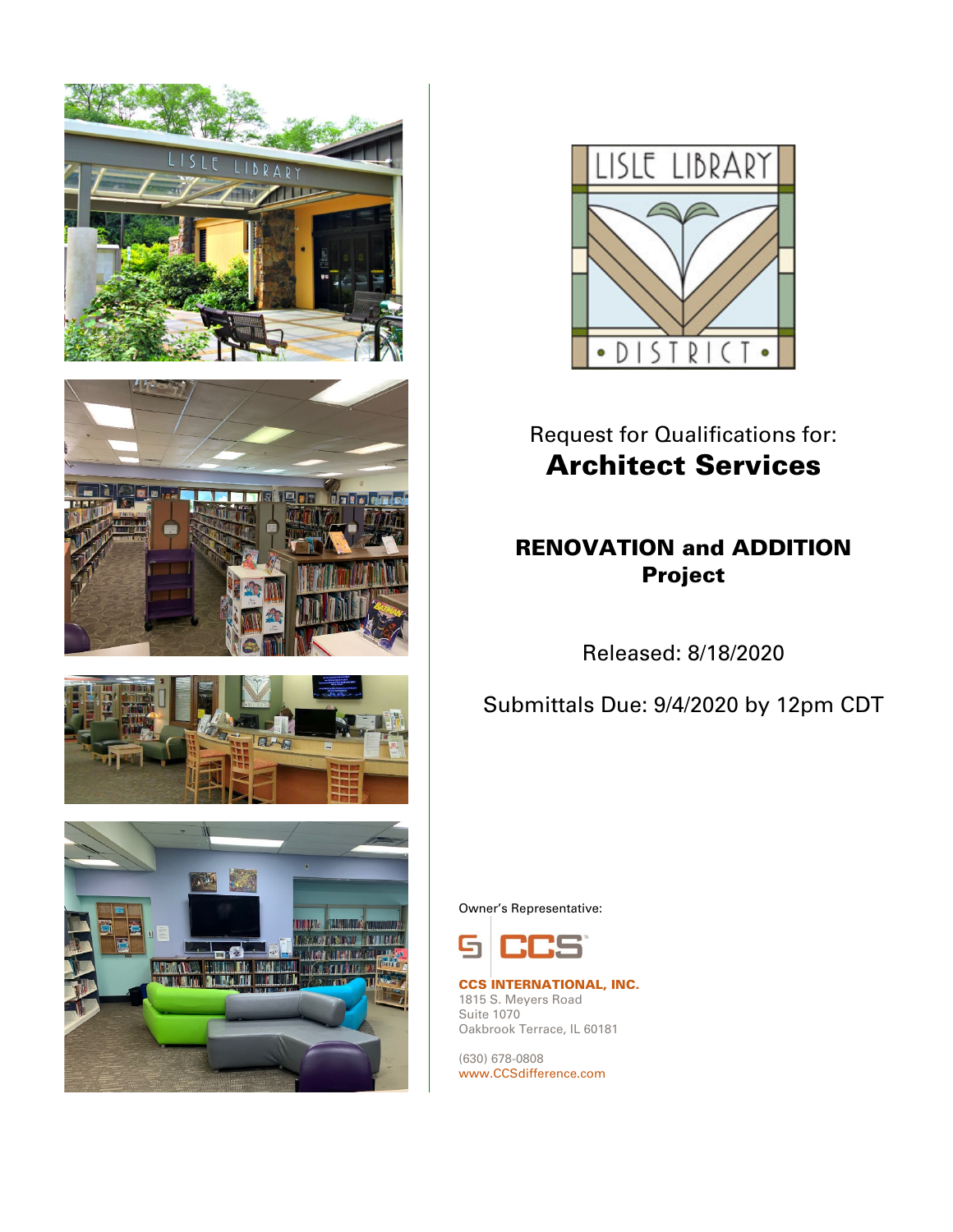

## TABLE OF CONTENTS

| QUALIFICATION SUBMITTAL FORMAT AND REQUIREMENTS PAGES 5 & 6 |  |
|-------------------------------------------------------------|--|

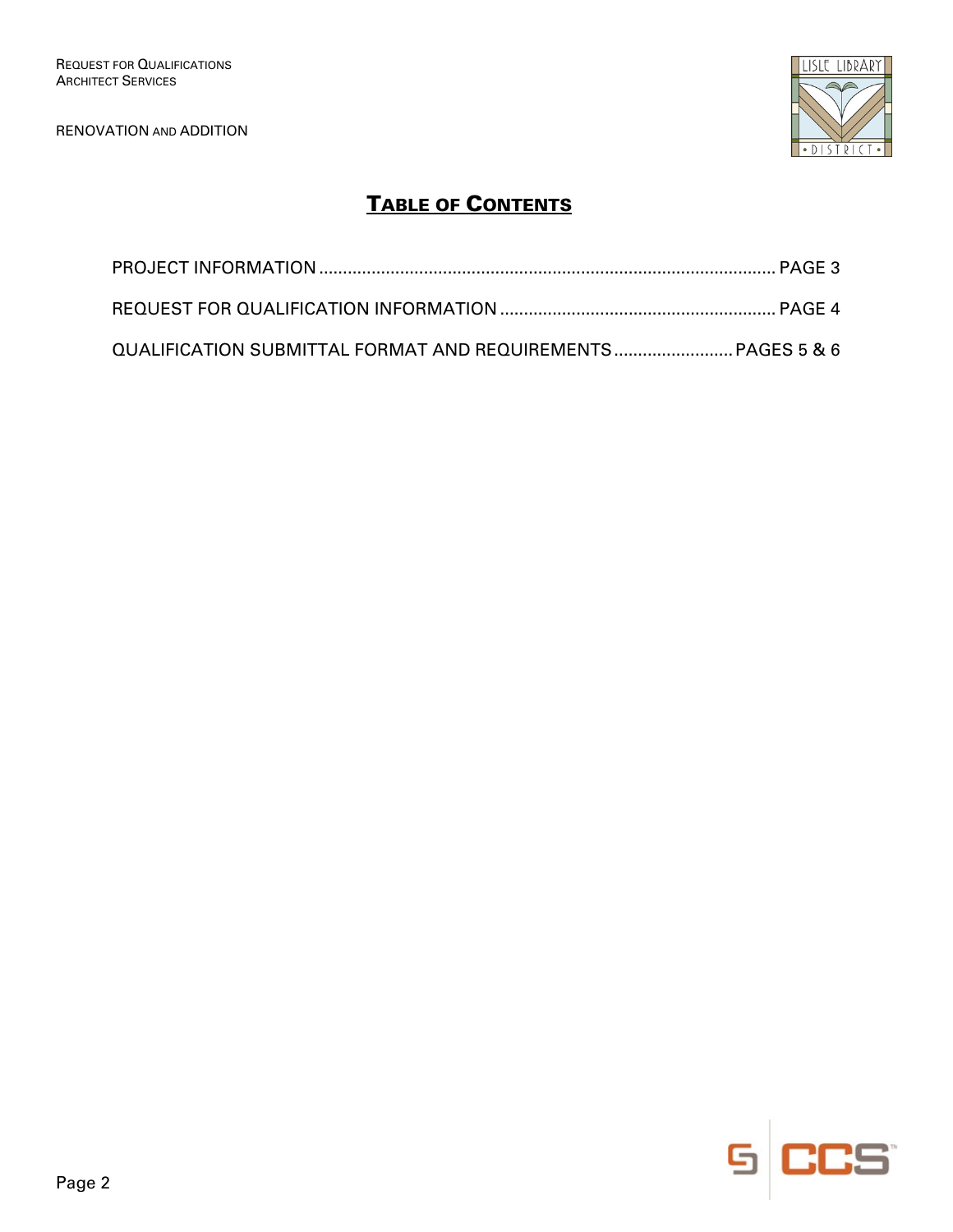

#### PROJECT SUMMARY

The current Lisle Library District is approximately 33,000 SQFT. The exact scope of the renovation and addition project has not yet been determined but the Library is anticipating the required space will be approximately 35,000 SQFT to 40,000 SQFT square feet. This capital project shall be funded with a combination of Library reserves and capital borrowing.

#### RFQ and PROJECT SCHEDULE

The open RFQ submission period will be two weeks. At the conclusion of the RFQ submission period submittals will be opened and the Library will analyze responses. Upon completion of the Library's review, a shortlist of architects will participate in a qualification check process. After shortlist qualification checks are completed finalists will be notified. Finalist interviews will then be held with the Library Board. The Library Board will make the final design team award decision after conducting finalist interviews and project visits (and reference checks). A Request For Proposal will then be issued to the select finalists.

The Library board intends to initially award the concept design phase only. If a project is approved to proceed at the conclusion of the conceptual phase the Library Board will consider retaining the selected design team for future project phases through a continuing services agreement.

#### PROJECT BUDGET

The project cost is to be finalized within the conceptual design phase but is expected to be in the range of \$5m to \$10m.

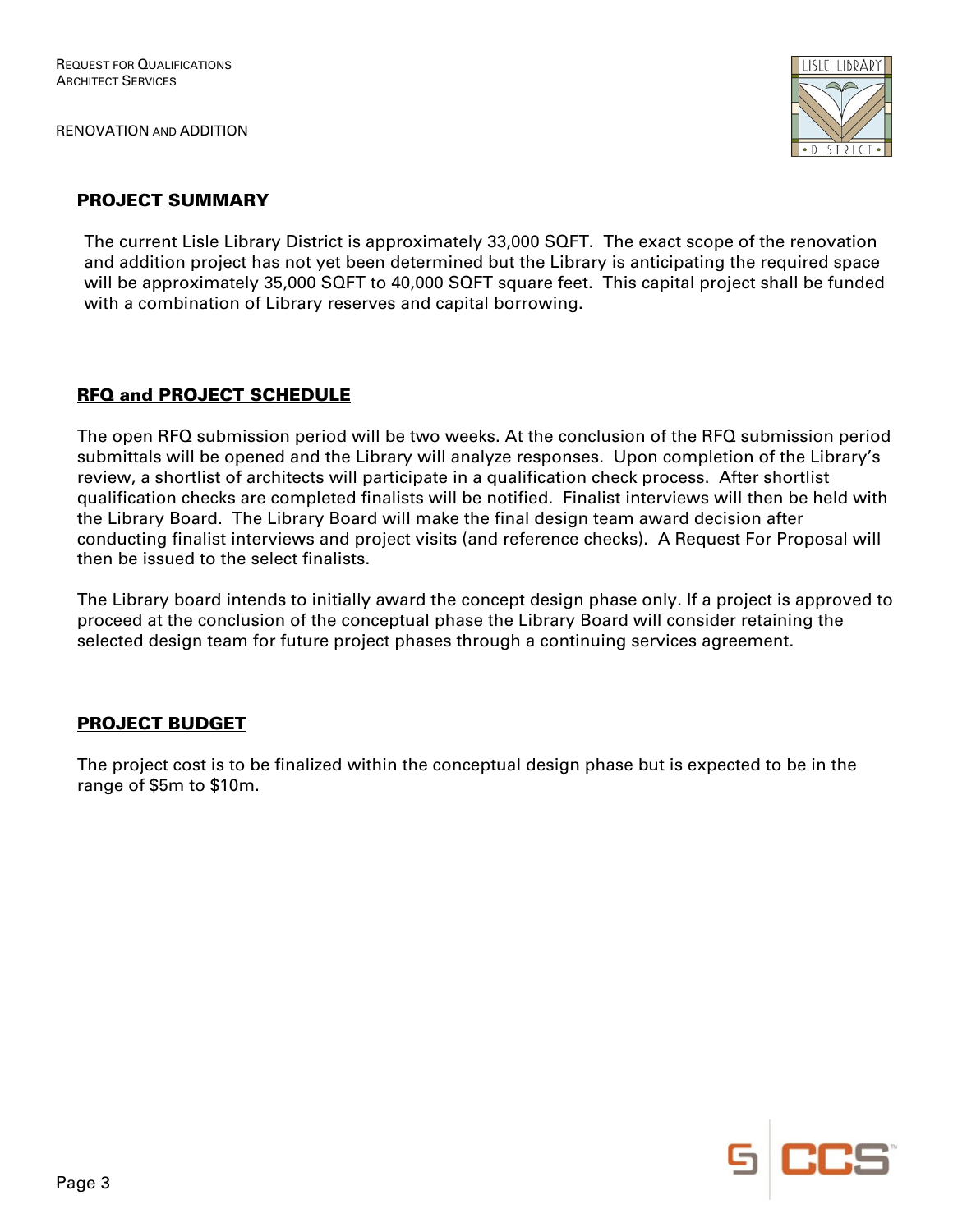

#### RFQ SUMMARY

The Lisle Library District Board of Trustees is requesting architects, or architect led design teams, submit qualifications. Only architects or architect led design teams capable of providing full service design and construction administration services are sought. Individual consultants interested in providing services for select portions of the work will not be considered at this time.

#### **RFQ KEY DATES**

RFQ Released: 8/18/2020 Deadline for Questions:  $\frac{8}{28}$  8/28/2020 by 12:00pm CDT Interested Firms to Confirm Intent to Submit Qualifications: 8/28/2020 RFQ Response Submittal:  $9/4/2020$  by 12:00pm CDT

#### RFQ QUESTIONS

Questions will be accepted through 8/28/2020 at 12:00pm CDT. Questions concerning the RFQ shall be addressed via e mail to:

Tatiana Weinstein, Library Director: tatiana@lislelibrary.org

cc: mrogers@ccsdifference.com

All correspondence regarding this RFQ shall be addressed to Ms. Weinstein, individual Board Trustees shall not be contacted.

#### QUALIFICATIONS SUBMITTAL PROCEDURE

Interested firms are requested to confirm their intent to submit qualifications via email by 8/28/2020. The email shall be sent to Tatiana Weinstein, Library Director, at tatiana@lislelibrary.org and cc'd to Marc Rogers, CCS at mrogers@ccsdifference.com.

#### Qualifications are to be submitted no later than 9/4/2020 at 12:00pm CDT. Submittals delivered after this time and date will not be considered.

Qualifications must be submitted via email by noon on 9/4/2020 to Tatiana Weinstein, Library Director, at tatiana@lislelibrary.org and cc'd to Marc Rogers, CCS at mrogers@ccsdifference.com.

Please limit your response to the Request For Qualifications to fifteen (15) pages plus appropriate support materials.

The Lisle Library District reserves the right to reject any or all qualifications. The Lisle Library District Board of Trustees reserves the right to select an Architect in the best interest of the Library and at the sole discretion of the Board.

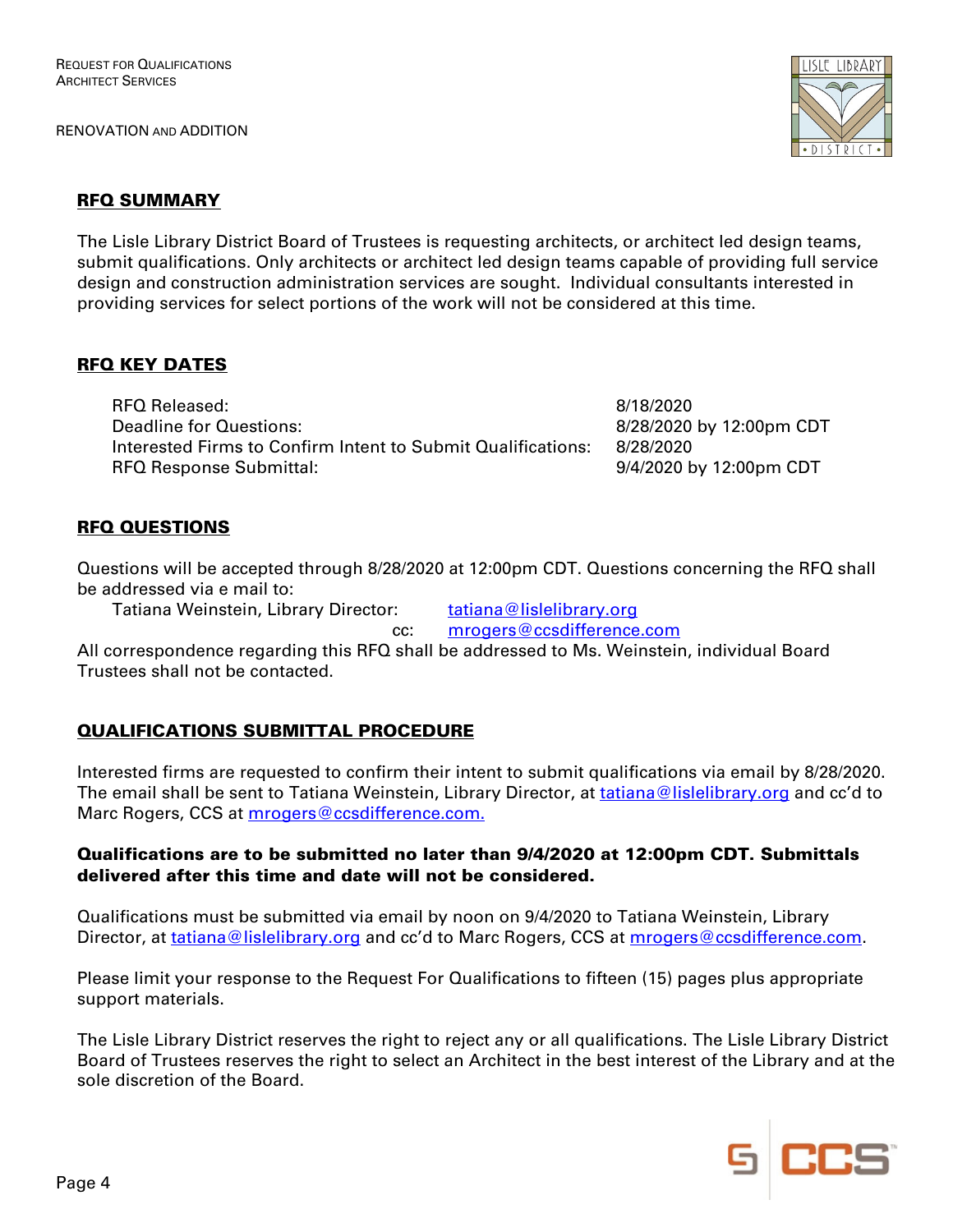

#### QUALIFICATIONS SUBMITTAL FORMAT AND REQUIREMENTS

Architectural practices are to submit complete and accurate information **formatted in kind** and responding to the following requirements:

#### A. OUTLINE OF FIRM QUALIFICATIONS AND BACKGROUND

- 1). Name of Firm Contact Name and Email Firm Address, City, State, Zip code Firm Telephone Number
- 2). Firm Profile
	- a) History of Firm
	- b) Year(s) in Business
	- c) Type of Ownership / Organization
	- e) Size of Firm
	- f) Professional Affiliations
- 3). If a Joint Venture
	- a) Have your firms worked together in the past?
	- b) If yes, identify projects, dates, etc.
	- c) Define roles of each Firm for this project
- 4). Personnel
	- a) Identify Principal(s)
	- b) Identify total number of professional staff (not including administrative support)
	- c) Provide resumes of all key personnel who will be assigned to this project. Include certifications, awards, professional affiliations and previous and relevant project experience. Identify renovation and addition work.
- 5). Identify which of the following additional services will be provided by your in-house staff or by sub-consultant firms:
	- Interior Design
	- Landscaping Architecture
	- Civil Engineering
	- Structural Engineering
	- Landscape Architecture
	- Mechanical, Electrical, Plumbing, Fire Protection, IT and A/V
- 6). Firm Design Approach
	- a) Describe your firm's approach to the design of a renovation and addition library project, including interior design and FF&E.